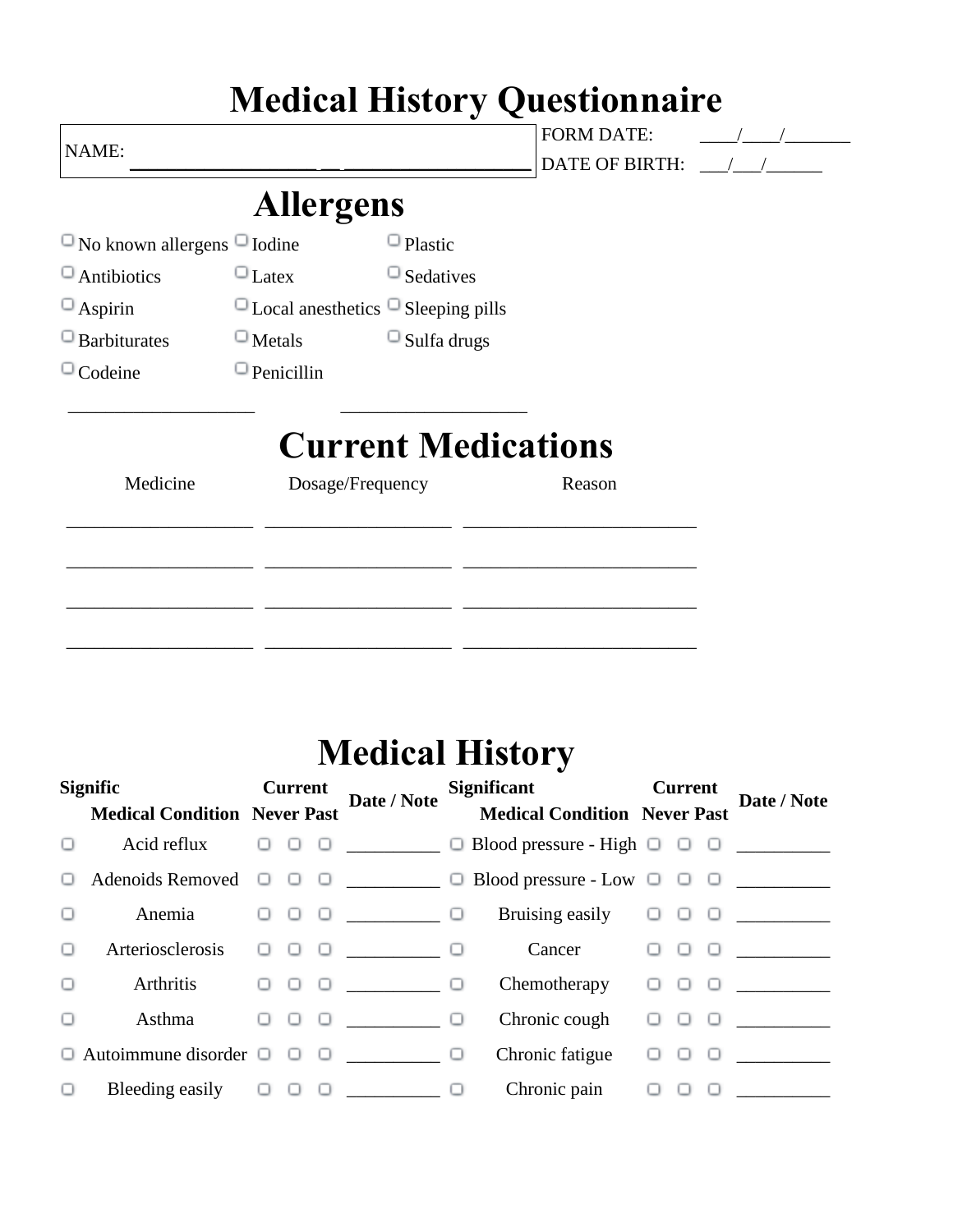## **Medical History**

| <b>Significant</b> |                                                  | <b>Current</b> |   |                   | Date / Note                                                                                               | <b>Significant</b> |                                     |        | <b>Current</b> |         | Date / Note                                                                                                                                                                                                                                                                                      |
|--------------------|--------------------------------------------------|----------------|---|-------------------|-----------------------------------------------------------------------------------------------------------|--------------------|-------------------------------------|--------|----------------|---------|--------------------------------------------------------------------------------------------------------------------------------------------------------------------------------------------------------------------------------------------------------------------------------------------------|
|                    | <b>Medical Condition</b>                         |                |   | <b>Never Past</b> |                                                                                                           |                    | <b>Medical Condition Never Past</b> |        |                |         |                                                                                                                                                                                                                                                                                                  |
| ο                  | Current pregnancy                                |                | ο | $\circ$           |                                                                                                           | о                  | Heart disorder                      | ο      |                |         |                                                                                                                                                                                                                                                                                                  |
| ◡                  | Cold hands and feet                              |                | ◡ | ο                 | <u> 1990 - Jan Barnett, p</u>                                                                             | $\Box$             | Heart murmur                        | O      |                |         |                                                                                                                                                                                                                                                                                                  |
|                    | <b>COPD</b>                                      |                | ο |                   |                                                                                                           | $\Box$             | Heart pacemaker                     | о      | ο              |         | <u> Liberal State</u>                                                                                                                                                                                                                                                                            |
| ◡                  | Depression                                       |                | ◡ |                   |                                                                                                           | $\cup$             | Heart palpitations                  | ο      | ο              | $\circ$ |                                                                                                                                                                                                                                                                                                  |
| о                  | Diabetes                                         |                | ο | $\Box$            |                                                                                                           |                    | Mitral valve<br>prolapse            |        | ο              | $\Box$  | <u> 1999 - John Barnett, franc</u>                                                                                                                                                                                                                                                               |
| o                  | Difficulty concentrating                         |                | ο | о                 | $\sim$ 000 $\sim$ 000 $\sim$                                                                              |                    | Heart valve<br>replacement          | □      | ο              |         | $\frac{1}{2}$ . The continuum of $\frac{1}{2}$ , $\frac{1}{2}$ , $\frac{1}{2}$ , $\frac{1}{2}$ , $\frac{1}{2}$ , $\frac{1}{2}$ , $\frac{1}{2}$ , $\frac{1}{2}$ , $\frac{1}{2}$ , $\frac{1}{2}$ , $\frac{1}{2}$ , $\frac{1}{2}$ , $\frac{1}{2}$ , $\frac{1}{2}$ , $\frac{1}{2}$ , $\frac{1}{2}$ , |
| ◡                  | Difficulty sleeping                              |                |   | $\circ$           | <u> Alban Maria (</u>                                                                                     | $\Box$             | Mood disorder                       |        |                |         |                                                                                                                                                                                                                                                                                                  |
| O                  | <b>Dizziness</b>                                 |                |   |                   |                                                                                                           | $\cup$             | Hemophilia                          |        |                |         |                                                                                                                                                                                                                                                                                                  |
| U                  | <b>Excessive Daytime Sleepiness</b>              | $\circ$        | ο | $\circ$           | $\overline{\phantom{a}}$ . $\overline{\phantom{a}}$ . $\overline{\phantom{a}}$ . $\overline{\phantom{a}}$ |                    | Hepatitis                           |        |                |         |                                                                                                                                                                                                                                                                                                  |
| ο                  | Emphysema                                        |                |   | ο                 | <u> 1999 - John Barnett, fransk politiker</u>                                                             | ο                  | Hypertension                        |        |                |         |                                                                                                                                                                                                                                                                                                  |
| ◡                  | Epilepsy                                         |                |   | $\circ$           |                                                                                                           | ο                  | Hypoglycemia                        |        |                |         |                                                                                                                                                                                                                                                                                                  |
| O                  | <b>Excessive thirst</b>                          |                | ο | о                 | $\overline{\phantom{a}}$ . The contract of $\overline{\phantom{a}}$                                       |                    | Immune system<br>disorder           | Ω      | O              | $\circ$ | <u> 1990 - Johann Barnett, f</u>                                                                                                                                                                                                                                                                 |
| □                  | Fibromyalgia                                     |                | ο | о                 | <u> 1999 - Jan Jawa</u>                                                                                   | $\cup$             | Injury to face                      |        |                | ο       |                                                                                                                                                                                                                                                                                                  |
| ◡                  | Fluid retention                                  |                |   | $\cup$            | $\overline{\phantom{a}}$ . $\overline{\phantom{a}}$ . $\overline{\phantom{a}}$ . $\overline{\phantom{a}}$ |                    | Injury to mouth                     |        |                |         | $\mathcal{L} = \{ \mathcal{L} \}$                                                                                                                                                                                                                                                                |
| ο                  | Frequent cough                                   |                | ο | $\cup$            | $\overline{\phantom{a}}$                                                                                  | $\Box$             | Injury to neck                      |        |                |         | <u> Liberal State</u>                                                                                                                                                                                                                                                                            |
| o                  | Frequent illnesses                               |                | ο | ο                 | <u> Alban Maria (</u>                                                                                     | ο                  | Injury to teeth                     |        |                |         |                                                                                                                                                                                                                                                                                                  |
|                    | Frequent stressful situations                    |                |   |                   |                                                                                                           | ο                  | Insomnia                            |        |                |         |                                                                                                                                                                                                                                                                                                  |
| Ο                  | General anesthesia                               |                |   |                   |                                                                                                           |                    | $\Box$ Intestinal disorders         | $\cup$ | $\Box$         | $\Box$  | <u> 1999 - Jan Jawa</u>                                                                                                                                                                                                                                                                          |
| ο                  | Glaucoma                                         |                | о | $\cup$            |                                                                                                           | о                  | Jaw joint surgery                   | ο      |                | ο       | <u> 1990 - Jan Jawa</u>                                                                                                                                                                                                                                                                          |
| ο                  | Gout                                             |                | 0 | ο                 |                                                                                                           | о                  | Kidney problems                     | ο      | u              |         |                                                                                                                                                                                                                                                                                                  |
| ο                  | Hay fever                                        |                | 0 | ο                 |                                                                                                           | Ο                  | Liver disease                       |        |                |         |                                                                                                                                                                                                                                                                                                  |
| ο                  | Hearing impaired                                 |                | ◡ | $\Box$            |                                                                                                           | ο                  | Low energy                          |        |                |         |                                                                                                                                                                                                                                                                                                  |
| ο                  | Insomnia                                         |                | ◡ |                   |                                                                                                           | ο                  | Meniere's disease                   | ο      |                | ο       |                                                                                                                                                                                                                                                                                                  |
| ο                  | Heart attack                                     |                |   |                   |                                                                                                           | ο                  | Menstrual cramps                    | ◡      |                |         |                                                                                                                                                                                                                                                                                                  |
| ο                  | Ischemic heart disease<br>(reduced blood supply) |                |   | $\circ$ $\circ$   |                                                                                                           | Ω                  | Mitral valve<br>prolapse            |        | $\Box$         | 0       |                                                                                                                                                                                                                                                                                                  |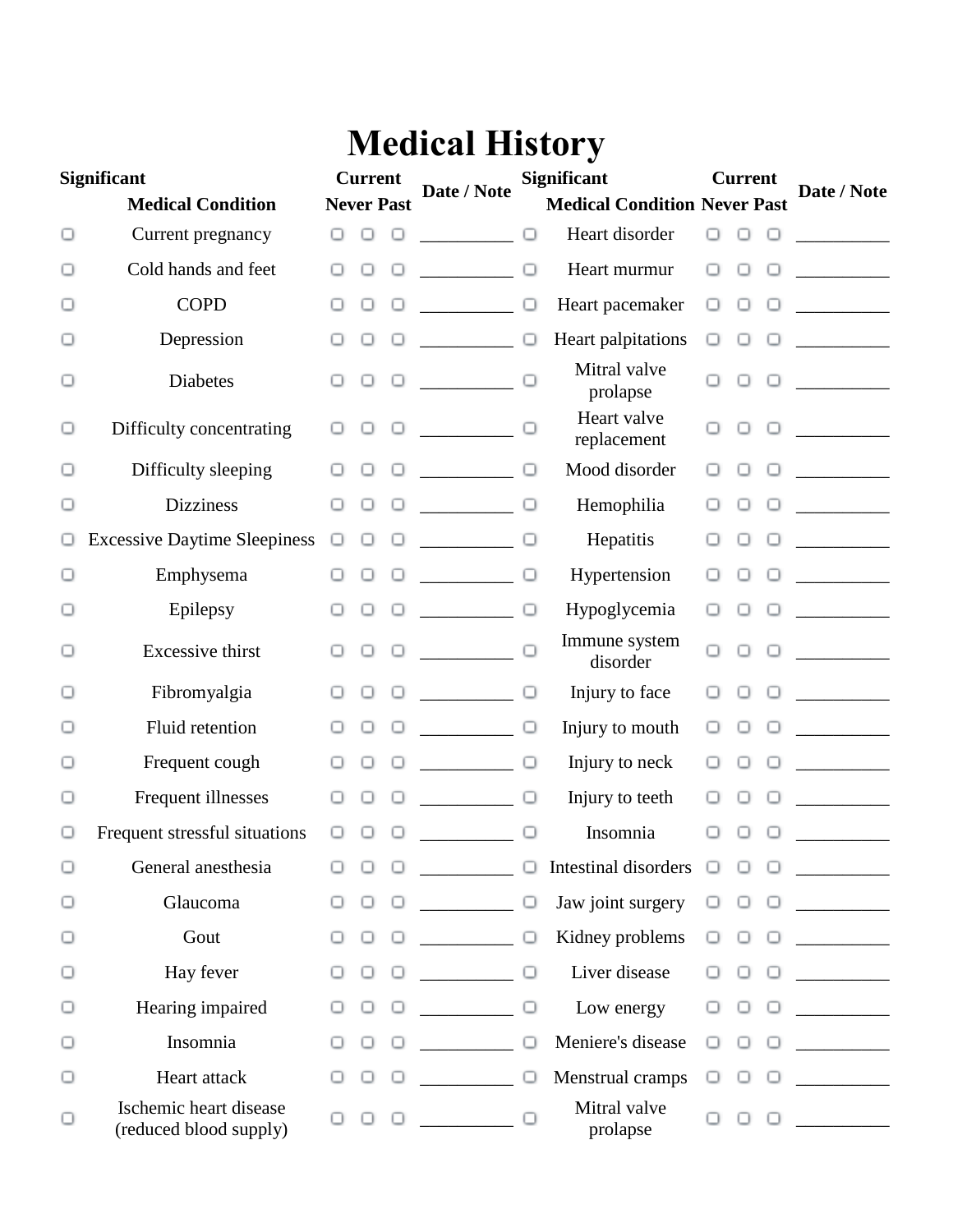## **Medical History**

| <b>Significant</b><br><b>Medical Condition</b> |                                                     | <b>Current</b><br><b>Never Past</b> |        |        | Date / Note                                                                                                                                                                                                                                                                                                                                                                                                                                                                                                                                           | <b>Significant</b><br><b>Medical Condition</b> |                                                         | <b>Current</b><br><b>Never Past</b> |        |        | Date / Note                                                                                                                                                                                                                                                                                                                                                                                                                                                                       |
|------------------------------------------------|-----------------------------------------------------|-------------------------------------|--------|--------|-------------------------------------------------------------------------------------------------------------------------------------------------------------------------------------------------------------------------------------------------------------------------------------------------------------------------------------------------------------------------------------------------------------------------------------------------------------------------------------------------------------------------------------------------------|------------------------------------------------|---------------------------------------------------------|-------------------------------------|--------|--------|-----------------------------------------------------------------------------------------------------------------------------------------------------------------------------------------------------------------------------------------------------------------------------------------------------------------------------------------------------------------------------------------------------------------------------------------------------------------------------------|
| ◡                                              | Multiple sclerosis                                  |                                     | $\Box$ | ο      |                                                                                                                                                                                                                                                                                                                                                                                                                                                                                                                                                       | $\Box$                                         | Scarlet fever                                           | $\Box$                              | п      |        |                                                                                                                                                                                                                                                                                                                                                                                                                                                                                   |
| ο                                              | Muscle aches                                        |                                     | ο      | 0      |                                                                                                                                                                                                                                                                                                                                                                                                                                                                                                                                                       | $\Box$                                         | Scoliosis                                               |                                     | ο      | ο      |                                                                                                                                                                                                                                                                                                                                                                                                                                                                                   |
| O                                              | Muscle shaking (tremors)                            |                                     | Ο      |        |                                                                                                                                                                                                                                                                                                                                                                                                                                                                                                                                                       | $\Box$                                         | Shortness of breath                                     | U                                   | ο      | U      |                                                                                                                                                                                                                                                                                                                                                                                                                                                                                   |
| ο                                              | Muscle spasms or cramps                             | U                                   |        |        | $\begin{tabular}{ccccc} \multicolumn{2}{c }{\textbf{1} & \textbf{2} & \textbf{3} & \textbf{4} & \textbf{5} & \textbf{5} & \textbf{6} & \textbf{7} & \textbf{8} & \textbf{9} & \textbf{10} & \textbf{10} & \textbf{10} & \textbf{10} & \textbf{10} & \textbf{10} & \textbf{10} & \textbf{10} & \textbf{10} & \textbf{10} & \textbf{10} & \textbf{10} & \textbf{10} & \textbf{10} & \textbf{10} & \textbf{10} & \textbf$                                                                                                                                | $\Box$                                         | Sinus problems                                          |                                     | ◡      | ο      | <u> a shekara ta 1999 a shekara ta 1991 a shekara ta 1991 a shekara ta 1991 a shekara ta 1991 a shekara ta 1991 a</u>                                                                                                                                                                                                                                                                                                                                                             |
| ◡                                              | Muscular dystrophy                                  |                                     |        |        | $\sim$ $\sim$ $\sim$ $\sim$ $\sim$                                                                                                                                                                                                                                                                                                                                                                                                                                                                                                                    |                                                | Skin disorder                                           |                                     |        | U      |                                                                                                                                                                                                                                                                                                                                                                                                                                                                                   |
| ο                                              | Nasal allergies                                     |                                     |        |        | <u> Liberal Communication</u>                                                                                                                                                                                                                                                                                                                                                                                                                                                                                                                         | $\cup$                                         | Sleep apnea                                             |                                     | ο      | ο      |                                                                                                                                                                                                                                                                                                                                                                                                                                                                                   |
| ο                                              | Needing extra pillows to<br>help breathing at night |                                     | ο      | $\Box$ | $\label{eq:2} \begin{array}{ll} \mathcal{L}_{\text{max}}(\mathcal{L}_{\text{max}}) = \mathcal{L}_{\text{max}}(\mathcal{L}_{\text{max}}) \end{array}$                                                                                                                                                                                                                                                                                                                                                                                                  | ο                                              | Slow healing sores                                      | ο                                   | U      | $\Box$ | $\begin{array}{ccccccccccccc} \multicolumn{2}{c }{\multicolumn{2}{c }{\multicolumn{2}{c }{\multicolumn{2}{c}{\multicolumn{2}{c}{\multicolumn{2}{c}{\multicolumn{2}{c}{\multicolumn{2}{c}{\multicolumn{2}{c}{\multicolumn{2}{c}{\multicolumn{2}{c}{\multicolumn{2}{c}{\multicolumn{2}{c}{\multicolumn{2}{c}{\multicolumn{2}{c}{\textbf{1}}}}}}}}& \multicolumn{2}{c}{\multicolumn{2}{c}{\multicolumn{2}{c}{\textbf{1}}}}& \multicolumn{2}{c}{\multicolumn{2}{c}{\textbf{2}}&\text$ |
| ◡                                              | Nervous system irritability                         |                                     |        |        | $\begin{array}{c} \begin{array}{c} \begin{array}{c} \begin{array}{c} \end{array} \\ \begin{array}{c} \end{array} \end{array} \end{array} \end{array} \end{array} \end{array} \begin{array}{c} \begin{array}{c} \begin{array}{c} \end{array} \\ \begin{array}{c} \end{array} \end{array} \end{array} \end{array} \begin{array}{c} \begin{array}{c} \begin{array}{c} \end{array} \\ \begin{array}{c} \end{array} \end{array} \end{array} \begin{array}{c} \begin{array}{c} \end{array} \end{array} \end{array} \begin{array}{c} \begin{array}{c} \end{$ | $\Box$                                         | Speech difficulties                                     |                                     | ◡      | $\cup$ |                                                                                                                                                                                                                                                                                                                                                                                                                                                                                   |
| ο                                              | Nervousness                                         |                                     | ◡      |        |                                                                                                                                                                                                                                                                                                                                                                                                                                                                                                                                                       | $\Box$                                         | <b>Stroke</b>                                           |                                     | u      | $\Box$ |                                                                                                                                                                                                                                                                                                                                                                                                                                                                                   |
| ο                                              | Neuralgia                                           |                                     |        | $\Box$ |                                                                                                                                                                                                                                                                                                                                                                                                                                                                                                                                                       | $\Box$                                         | Swelling in ankles or<br>feet                           |                                     | $\Box$ | $\Box$ | $\overline{\phantom{a}}$                                                                                                                                                                                                                                                                                                                                                                                                                                                          |
| ο                                              | Numbness of fingers                                 |                                     | ο      | $\Box$ |                                                                                                                                                                                                                                                                                                                                                                                                                                                                                                                                                       | $\Box$                                         | Swollen, stiff or<br>painful joints                     | Ω                                   | $\cup$ |        | $\Box$ . The set of $\Box$                                                                                                                                                                                                                                                                                                                                                                                                                                                        |
| u                                              | Osteoarthritis                                      |                                     |        | $\Box$ | <u> 1999 - Jan Jan Jawa</u>                                                                                                                                                                                                                                                                                                                                                                                                                                                                                                                           | $\Box$                                         | Tendency for ear<br>infections                          |                                     |        | 0      | $\begin{tabular}{ccccc} \multicolumn{2}{c }{\textbf{1} & \textbf{2} & \textbf{3} & \textbf{4} & \textbf{5} & \textbf{5} & \textbf{6} & \textbf{6} & \textbf{7} & \textbf{8} & \textbf{8} & \textbf{9} & \textbf{10} & \textbf{10} & \textbf{10} & \textbf{10} & \textbf{10} & \textbf{10} & \textbf{10} & \textbf{10} & \textbf{10} & \textbf{10} & \textbf{10} & \textbf{10} & \textbf{10} & \textbf{10} & \textbf{1$                                                            |
| ◡                                              | Osteoporosis                                        |                                     |        | $\Box$ |                                                                                                                                                                                                                                                                                                                                                                                                                                                                                                                                                       |                                                | Tendency for frequent<br>colds                          |                                     | Ω      | $\Box$ |                                                                                                                                                                                                                                                                                                                                                                                                                                                                                   |
| о                                              | Ovarian cysts                                       |                                     |        |        | $\begin{tabular}{ccccc} \multicolumn{2}{c }{\textbf{1} & \multicolumn{2}{c }{\textbf{2} & \multicolumn{2}{c }{\textbf{3} & \multicolumn{2}{c }{\textbf{4} & \multicolumn{2}{c }{\textbf{5} & \multicolumn{2}{c }{\textbf{6} & \multicolumn{2}{c }{\textbf{6} & \multicolumn{2}{c }{\textbf{6} & \multicolumn{2}{c }{\textbf{6} & \multicolumn{2}{c }{\textbf{6} & \multicolumn{2}{c }{\textbf{6} & \multicolumn{2}{c }{\textbf{6} & \multicolumn{2}{$                                                                                                 | $\Box$                                         | Tendency for sore<br>throats                            |                                     |        |        |                                                                                                                                                                                                                                                                                                                                                                                                                                                                                   |
| ◡                                              | Parkinson's disease                                 |                                     |        |        |                                                                                                                                                                                                                                                                                                                                                                                                                                                                                                                                                       | $\cup$                                         | Thyroid disorder                                        |                                     |        |        |                                                                                                                                                                                                                                                                                                                                                                                                                                                                                   |
| ◡                                              | Poor circulation                                    |                                     |        |        |                                                                                                                                                                                                                                                                                                                                                                                                                                                                                                                                                       | ο                                              | <b>Tired muscles</b>                                    |                                     |        |        |                                                                                                                                                                                                                                                                                                                                                                                                                                                                                   |
| о                                              | Prior orthodontic treatment $\Box$                  |                                     | о      | ο      |                                                                                                                                                                                                                                                                                                                                                                                                                                                                                                                                                       |                                                | <b>Tonsils Removed</b>                                  | ο                                   | ο      | ο      | $\overline{\phantom{a}}$                                                                                                                                                                                                                                                                                                                                                                                                                                                          |
| ο                                              | Psychiatric care                                    | o                                   | ◡      | $\Box$ |                                                                                                                                                                                                                                                                                                                                                                                                                                                                                                                                                       | ο                                              | Tuberculosis                                            | ◡                                   | ο      | ο      |                                                                                                                                                                                                                                                                                                                                                                                                                                                                                   |
| ο                                              | <b>Radiation treatment</b>                          |                                     | ο      | ◡      |                                                                                                                                                                                                                                                                                                                                                                                                                                                                                                                                                       | ο                                              | Tumors                                                  | U                                   | U      | U      |                                                                                                                                                                                                                                                                                                                                                                                                                                                                                   |
| о                                              | Rheumatic fever                                     |                                     | U      | $\cup$ |                                                                                                                                                                                                                                                                                                                                                                                                                                                                                                                                                       | $\Box$                                         | Urinary disorders                                       |                                     | ◡      | $\Box$ | <u>and a strong and a strong strong and a strong strong and a strong strong strong and a strong strong strong and a strong strong strong strong strong strong strong strong strong strong strong strong strong strong strong str</u>                                                                                                                                                                                                                                              |
| о                                              | Rheumatoid arthritis                                | o                                   | ο      |        |                                                                                                                                                                                                                                                                                                                                                                                                                                                                                                                                                       |                                                | Wisdom teeth (third<br>molar) extraction                |                                     | Ω      | $\Box$ |                                                                                                                                                                                                                                                                                                                                                                                                                                                                                   |
| Other                                          |                                                     |                                     |        |        |                                                                                                                                                                                                                                                                                                                                                                                                                                                                                                                                                       |                                                |                                                         |                                     |        |        |                                                                                                                                                                                                                                                                                                                                                                                                                                                                                   |
|                                                | Medical Condition Current Past Date / Note          |                                     |        |        |                                                                                                                                                                                                                                                                                                                                                                                                                                                                                                                                                       |                                                | Medical Condition Current Past Date / Note              |                                     |        |        |                                                                                                                                                                                                                                                                                                                                                                                                                                                                                   |
| $\cup$                                         |                                                     | 0 O                                 |        |        |                                                                                                                                                                                                                                                                                                                                                                                                                                                                                                                                                       |                                                | u<br><u> 1989 - Johann Barbara, martxa a shekara 19</u> | ◡                                   |        |        |                                                                                                                                                                                                                                                                                                                                                                                                                                                                                   |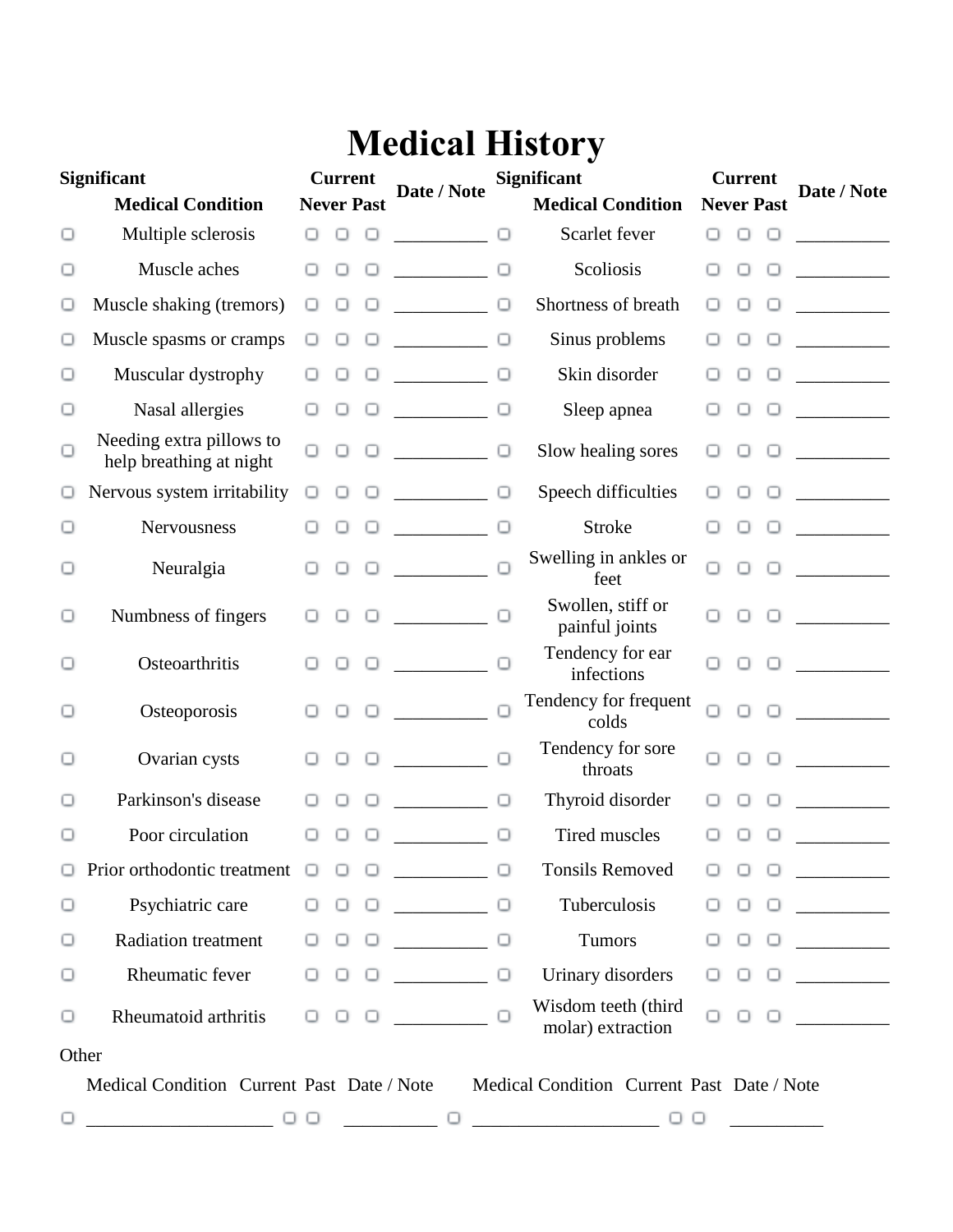|                                                     |                                                        |                       | <b>Confidential Medical History</b>                                                               |                        |                                            |
|-----------------------------------------------------|--------------------------------------------------------|-----------------------|---------------------------------------------------------------------------------------------------|------------------------|--------------------------------------------|
| Significant                                         | Current<br><b>Medical Condition Never Past</b>         | Date / Note           | Significant<br><b>Medical Condition Never Past</b>                                                | Current<br>Date / Note |                                            |
| $\Box$ Recreational drugs $\Box$ $\Box$             |                                                        |                       |                                                                                                   |                        |                                            |
| <b>HIV/AIDS</b>                                     | $\begin{array}{ccc} \circ & \circ & \circ \end{array}$ |                       |                                                                                                   |                        |                                            |
|                                                     | <b>Surgical Operations</b>                             |                       |                                                                                                   |                        |                                            |
| $\Box$ Appendectomy $\Box$ Heart                    |                                                        | $\Box$ Thyroid        |                                                                                                   |                        |                                            |
| $\Box$ Back                                         | $\Box$ Hernia repair $\Box$ Tonsillectomy              |                       |                                                                                                   |                        |                                            |
| $\Box$ Ear                                          | $\Box$ Lung                                            | $\Box$ Uvulectomy     |                                                                                                   |                        |                                            |
| $\Box$ Gallbladder                                  | $\Box$ Nasal                                           | $\Box$ Periodontal    |                                                                                                   |                        |                                            |
| Other                                               |                                                        |                       |                                                                                                   |                        |                                            |
|                                                     |                                                        | <b>Family History</b> |                                                                                                   |                        |                                            |
|                                                     |                                                        |                       | Has any member of your family (parent, sibling, or grandparent) had:                              |                        |                                            |
| $\Box$ Cancer                                       | $\Box$ Stroke                                          |                       | $\Box$ Father snores                                                                              |                        |                                            |
| $\Box$ Heart disease                                |                                                        |                       | $\Box$ Sleep disorder $\Box$ Mother snores                                                        |                        |                                            |
| $\Box$ Diabetes                                     |                                                        |                       | $\Box$ Obesity $\Box$ Father has sleep apnea                                                      |                        |                                            |
|                                                     |                                                        |                       | $\Box$ High blood pressure $\Box$ Thyroid disorder $\Box$ Mother has sleep apnea                  |                        |                                            |
|                                                     |                                                        |                       | <b>Social History</b>                                                                             |                        |                                            |
| Patient's<br>Occupation                             |                                                        |                       | Employer                                                                                          |                        |                                            |
| Tobacco Use: Cigarettes <sup>O</sup> Never smoked   |                                                        |                       | # of packs per<br>day<br># of years                                                               | $\Box$ Current smoker  | $\Box_{\text{Quit}}$<br>When did you quit? |
|                                                     |                                                        |                       |                                                                                                   |                        |                                            |
|                                                     |                                                        |                       | Other tobacco: $\Box$ Pipe $\Box$ Cigar $\Box$ Snuff $\Box$ Chew                                  |                        |                                            |
|                                                     |                                                        |                       | <b>Alcohol Use:</b> Do you drink alcohol? $\Box$ Yes $\Box$ No If yes, # of drinks per week: ____ |                        |                                            |
| Caffeine Intake: $\Box$ None $\Box$ Coffee/Tea/Soda |                                                        |                       | # of cups per day: $\frac{ }{ }$                                                                  |                        |                                            |
| <b>Additional:</b>                                  |                                                        |                       |                                                                                                   |                        |                                            |
| $\Box$ Regular exercise                             |                                                        |                       |                                                                                                   |                        |                                            |